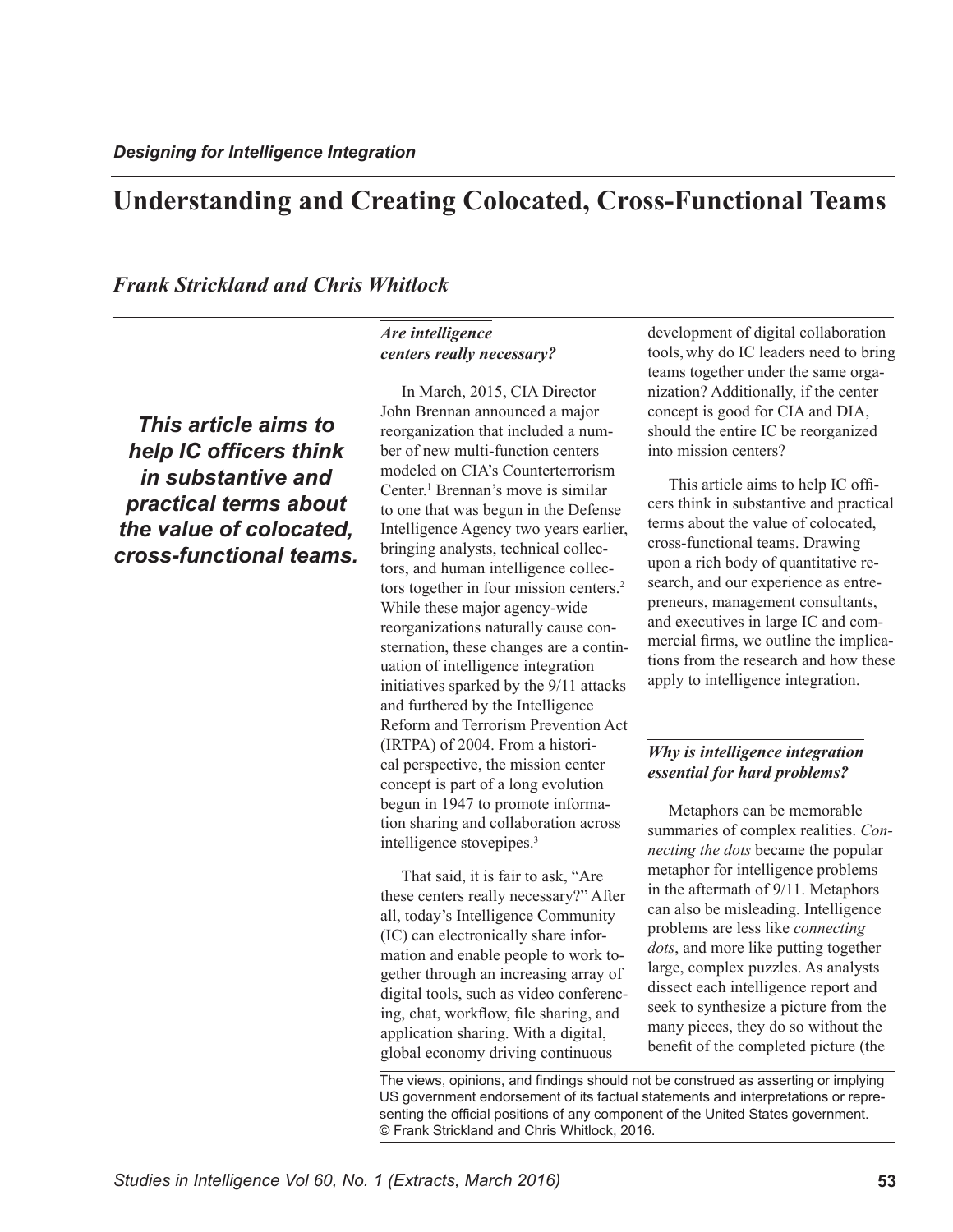## *Also highly pertinent to the Intelligence Community, the news and journalism industry has come to recognize the criticality of proximity in creating quality products.*

one on the box top that all of us regularly reference to assemble an actual puzzle). Further compounding the analysts' challenge, key pieces of the puzzle are always missing, and most puzzles have pieces available that are irrelevant to the picture. In the most difficult puzzles, there are pieces that fit properly into place and seem plausible to the picture, when these pieces actually give false impressions of the true picture. This is the deception of cunning adversaries.

The IC attacks the complexity of intelligence problems with diverse functional expertise—analysts, technical collectors, human operators—and five different sources of information or "disciplines"—signals, human, geospatial, measurement and signatures, and open source. When people within these functions and disciplines share information and collaborate, they provide customers with the most complete and accurate picture, and the highest confidence in the picture. *Intelligence integration* has been the recent banner under which the IC has conducted information sharing and collaboration initiatives in recent years.

To illustrate the need for intelligence integration, consider a typical signals intelligence (SIGINT) analyst and a human intelligence (HUMINT) reports officer. Both write and distribute intelligence information—pieces of the puzzle—but neither shares everything in their minds at any given time—what they are thinking and why. Lots of valuable information lies beyond these officers' formal reports. Some of that information may

not be noteworthy standing on its own. However, when combined with information, ideas, and concepts from other functions or disciplines, new intelligence often emerges—gaps in the puzzle are filled. When people from different functions and disciplines begin exchanging ideas, such as talking about prospective analytic angles or means to target collection, opportunities will often emerge that otherwise would have gone unrealized. The alternative to such collaboration was seen in an aspect of the pre-9/11 environment—i.e., "We did not know you were looking for guys taking flying classes."

As technology and management processes have matured over the decades, so have the means for integrating different sources of information and functions. Data processing has done much to increase the integration of data from multiple intelligence sources, producing new "multi-int" information products and opening the possibility for more coherent tasking of multiple collection sources. Moving the IC to a common IC Information Technology Environment (IC ITE or "eye-sight") offers additional gains in shared computing, storage, data, and applications across IC organizational and functional boundaries. Commercial IT has also provided the IC with a wide range of electronic means to network people and enable collaborative work. Management structures and processes, such as the National Intelligence Manager (NIM) and Unifying Intelligence Strategy, have also improved intelligence integration.

In light of these many ways for promoting and strengthening integration, it would be easy to miss the simple, powerful, and foundational role of in-person human interactions, especially to highly creative tasks and the building of trust between people. Conceptualizing a new analytical approach, designing a new collection strategy, and testing alternative hypotheses are just a few intelligence activities that require tremendous creativity and trust among participants.

Not all intelligence tasks require the same levels of creativity and trust. Routine production of a scheduled information product and delivery of a high volume standardized service are important tasks, but they are unlikely to require the same degree of daily collaboration across a cross-functional/cross-discipline team. The IC has strong advocates for virtual interactions and strong advocates for physical colocation of cross-functional, multi-agency teams. Attempting to force a choice between these two approaches to integration is unnecessary, unrealistic, and unhelpful.

Deploying a new technology over an existing network is not nearly so taxing as changing where people are physically located and ensuring they have the right tools—this very reality prompts leaders to approach colocation with caution. A key issue for leaders—which this paper explores—is understanding the value of in-person interactions and taking a structured approach to creating and assessing colocated teams.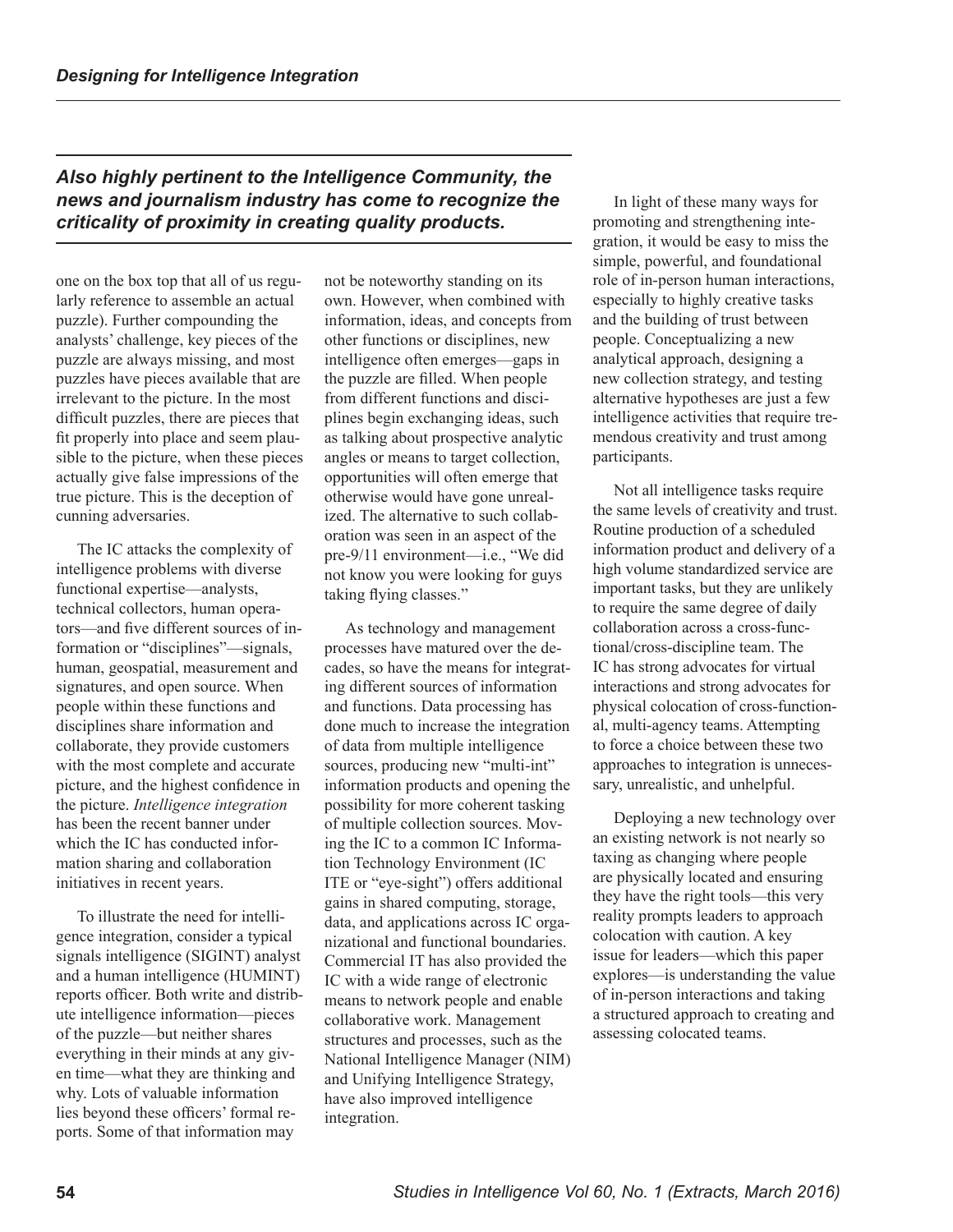## *What does the data from academe and commercial research tell us?*

The early years of the Internet and associated technology boom led to studies and books such as Cairncross's 1997 work *Death of Distance*, which extolled the benefits of electronically connecting people. [4](#page-5-3) More recent studies have focused on the results of in-person interaction among people. With two decades of experience using the Internet and related technologies, many analysts now take a more measured view of the balance of physical interaction and virtual ones.

For example, *Humanyze* (formerly known as *Sociometric Solutions*) studies the interaction of people and organizations. This company's work reveals that 40–60 percent of a worker's regular interactions (inclusive of e-mail, calls, etc.) occur with people they sit next to in an office. [5](#page-5-4) Consequently, they recommend office designs that deliver proximity for workers and functions that share dependencies or the need to work together.

A series of academic studies over more than 10 years on collaborative tools and work indicate that collaboration and interaction drop markedly between people more than 90 feet apart.<sup>6</sup>A Harvard study of academic research quality demonstrated that physical proximity produces research products with far more subsequent citations—one measure of academic quality. This study evaluated work relationships across several structures: same building, same floor; same building, different floor; and different building with varying distance combinations. Distance between team members lowered the academic

*Also highly pertinent to the Intelligence Community, the news and journalism industry has come to recognize the criticality of proximity in creating quality products.* 

quality, as measured by number of ensuing citations.<sup>7</sup>

Ironically, the very industry that builds collaboration and social media tools develops those products with teams working in close proximity. Consultants to leading software design companies employing hordes of millennials emphasize the need for office space that brings workers andteams together physically.<sup>8</sup> The American Economic Association sponsored studies of Google (and others). Research on how employees at Google process information and predict future performance reveals a very strong connection to physical proximity.<sup>9</sup>In effect, when employees are on different floors of the same building, they might as well be in different cities. While social media and other factors register, no other issue has as much bearing on predicting information processing and performance than where employees sit in relation to one another. In software development, efforts increasingly shift to "agile" techniques which many argue function best (and maybe only) when teams are physically together, given the nature of their work.[10](#page-5-9)

Also highly pertinent to the Intelligence Community, the news and journalism industry has come to recognize the criticality of proximity in creating quality products. A study of multiple news organizations features physical proximity as one of four major findings to integrate new forms of data journalism with traditional activities.<sup>11</sup> As one media leader said, "News organizations are all about

geography—and proximity to the news desk. If you're close, it's easy to suggest stories and become part of the process; conversely, out of sight is literally out of mind.["](#page-5-11) $^{12}$  A leading editor at NPR added: "We have found that proximity really is important to the success of projects. Although we have done this for a while, increasingly other organizations are reorganizing along these lines after coming to realize the benefits of breaking down silos and colocating people with different skill sets can produce more innovative solutions at a faster pace."[13](#page-5-12)

Lastly, a body of sociological research focused on trust and the impact of proximity and various collaboration tools[.](#page-5-13)<sup>14</sup> The essence of this work would strike most of us common-sensically—face-toface interactions are foundational in building trust and an associated sense of connection. Chat and even video teleconferencing tools do not eliminate the impediments imposed by distance and organizational boundaries. This is not at all to argue that these technologies are irrelevant or have no positive impact; clearly they are an important part of the solution. But research reveals advantages in using these tools to enhance relationships and to foster further interaction rather than as the primary form of communication. In other words, in designing for intelligence integration the IC must design to build trust; such a design probably looks quite different from what might have been conceived in earlier years.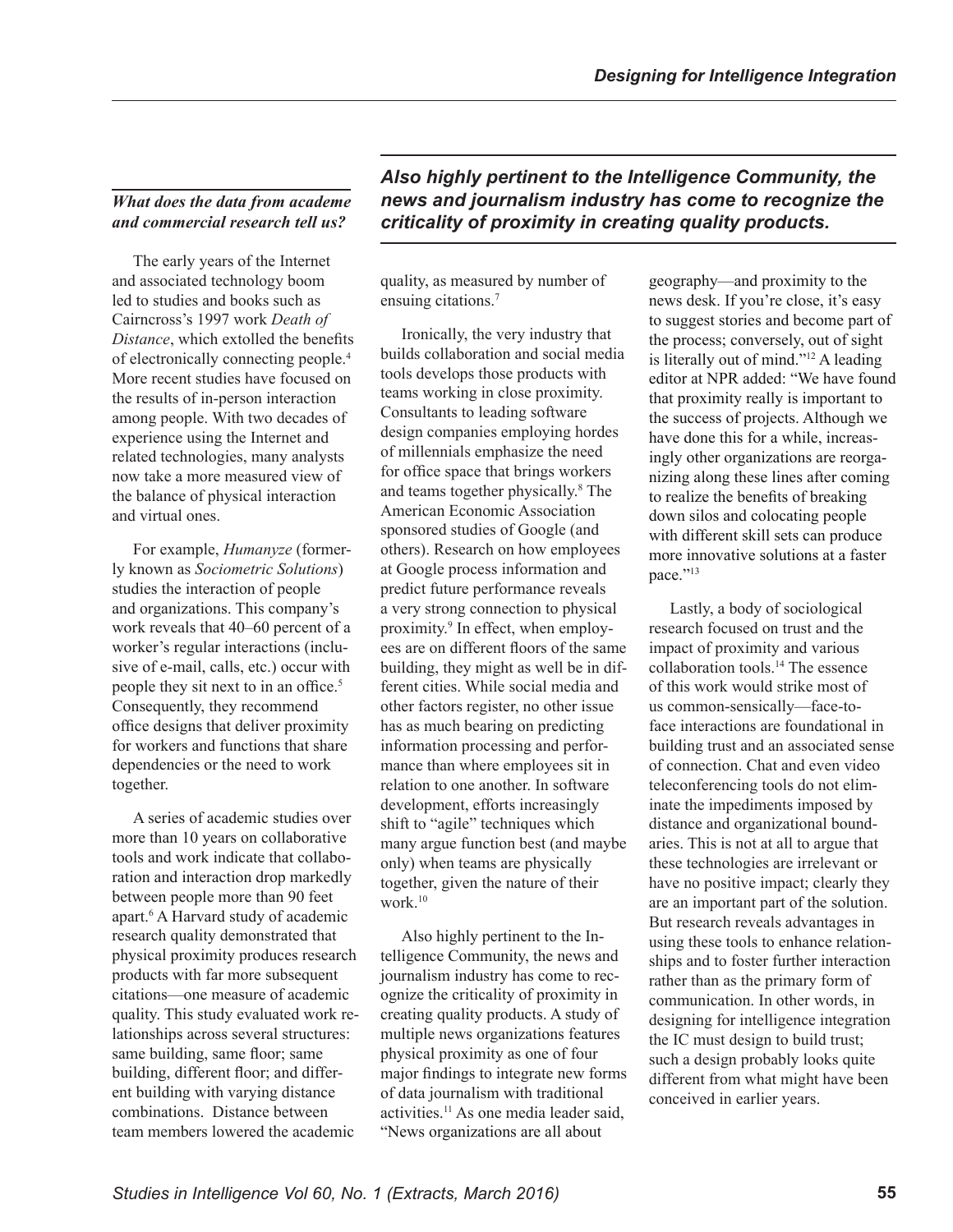#### *How should intelligence leaders approach integration given the research?*

*Agency directors, center directors, NIMs, and other intelligence leaders should consider the full range of approaches to better intelligence integration.* The graphic to the right outlines four categories key to continued improvement of integration in an operational context.

*We believe three of the four categories progressed substantially over the past 10 years—technology, priorities/strategies, and processes—but opportunities remain to harvest gains around more purposeful face-to-face interactions.* Video teleconferences, Unifying Intelligence Strategies, chat/instant messaging, and other initiatives are bringing organizations into closer alignment and creating an environment more conducive to integrated approaches to intelligence problems. This progress aside, it should be expected that organizational boundaries and distance will continue to present obstacles to integration that require persistent and ongoing effort to overcome and will likely benefit from a broader effort to drive colocation of multi-functional, cross-agency teams.

*The research clearly indicates that physical proximity and face-toface interactions can be a powerful tool to drive cross-functional and organizational performance, but the approaches need to include micro geography, process, technology, and product considerations.* For example, getting people in the same building is not enough. Most seasoned intelligence officers are familiar with stories such as: "the XXX people sit on the fourth floor. We don't see them



much. We each tend to go to lunch as groups at separate times." Such anecdotes align with the research.

Similarly, getting people into the same area is not sufficient without attention to what work is being performed and how the work is accomplished. Integrated intelligence is not simply about putting people into the same general location; the micro-geography and work process matter. Improved intelligence integration will focus on the intelligence products, work processes, workspace management, and technology at a detailed level—all designed around the desired impact to customers' missions.

*Leaders should carefully consider specific areas, issues, or tasks that warrant permanent integration nodes that cut across agencies and functional boundaries.* More complex tasks and problems benefit most from physical proximity; however, leaders need not co-mingle the entire team. Target development for non-military threats is an activity requiring a great deal of iteration and discovery work that can benefit from multi-agency

collaboration. Permanent thematic or issue-driven nodes (potentially quite small) can be used to bring together a subset of people, who in turn reach back to their organizations knowing the full capability. The highest benefit may come from using these rotational assignments to prompt parent organizations to cycle staff through these integration sites, thereby expanding personal networks and generating practical knowledge of other agency capabilities. US Special Forces have honed this model by rotating intelligence staff between headquarters and decentralized work locations, such as other agencies and forward-deployed sites.

*Some problems only require temporary effort and both leadership and facilities should accommodate this*. For example, creating a collection and analysis approach on a particularly knotty problem or responding to a high-level tasking may warrant a short-term effort. Putting people in the same place for even a limited period of time will likely enhance the degree of integration. Participants can reach back to their parent orga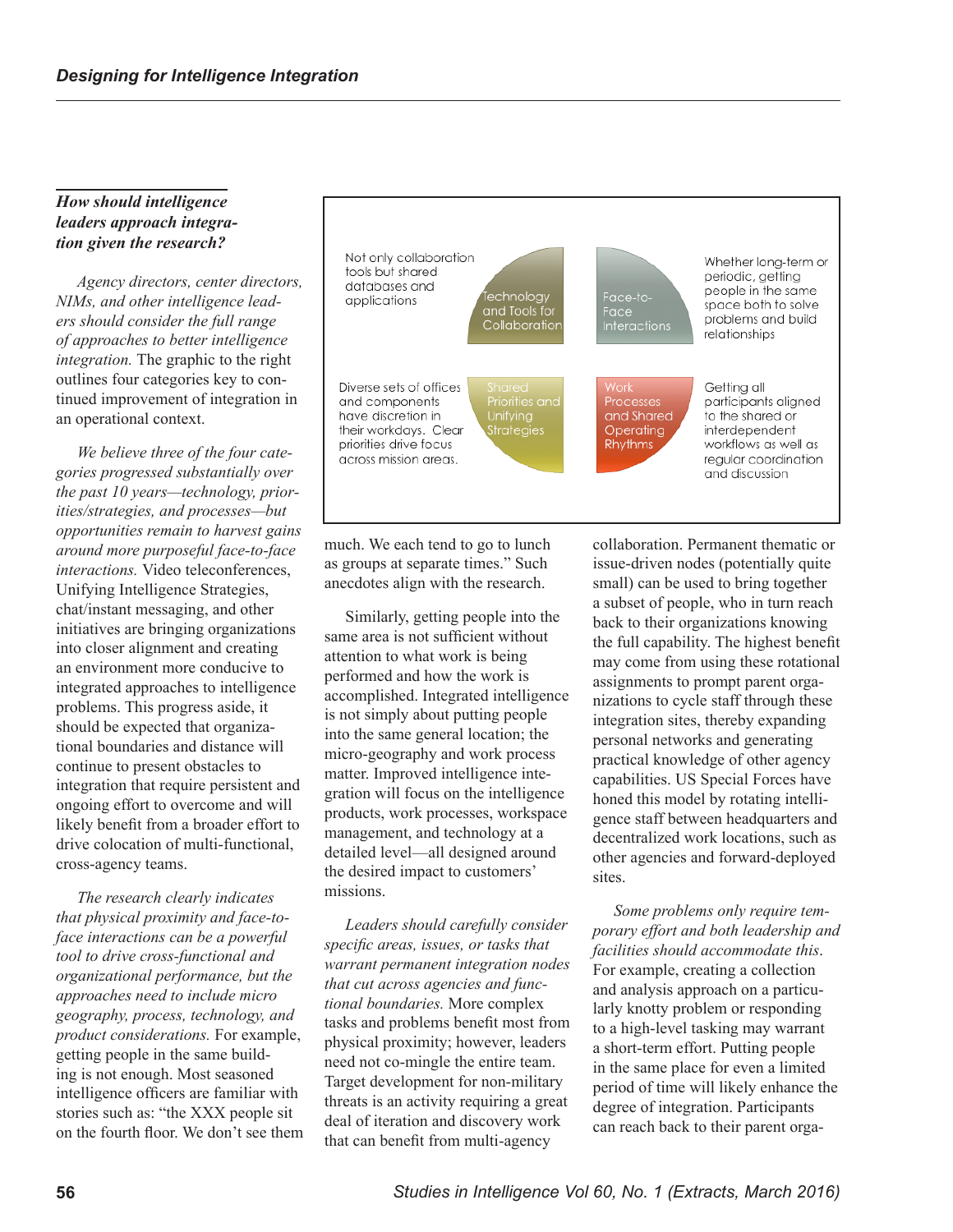nizations while being integrally involved in the natural back-and-forth of creative problem solving. This might reasonably be a capability that each national intelligence manager exercises on at least one topic annually. Several facility environments in the IC could potentially play host to such regular, temporary activities.

*These studies do not imply diminished contribution of social media and collaboration technologies, but they do strongly suggest care in thinking through the application and expectations.* For many functions and in the context of established relationships, virtual tools may be sufficient to sustain ongoing operations when supplemented with periodic in-person meetings. Academic research demonstrates some dispersed teams function with "high perceived proximity" or as if they sit together while other colocated groups do not reap the gainsof proximity.<sup>15</sup> The tools are important, particularly in the context of relationships often built through personal interaction, temporary duty around a shared mission, etc. But for creative and knowledge work, these tools are unlikely to replace the texture and richness of cross-functional, cross-organizational teams working together on problems.

*The quantitative research makes a strong case for colocating teams when the intelligence problem and task(s) require high degrees of creativity in collection and analysis.* 

*Lastly, if we look beyond operations to joint training courses, some changes could potentially yield substantially greater return for the Community.* Consider the case of two joint leadership courses. One draws IC participants randomly through open enrollment with participants from a wide range of organizations with diverse missions. In this class is an HR representative from DIA, a CENTCOM military analyst, a contracts specialist from NSA, a counterterrorism analyst from the FBI, a Coast Guard intelligence officer, a Department of Treasury analyst, and an engineer from CIA. This is a wonderfully diverse group in function and organizational affiliation; however, none of these participants is likely to work any significant project together after leaving the training.

Now consider a similar course, but one whose participants are chosen thematically, e.g., officers who work counterproliferation or advanced weapons. In this notional class are a DIA Missile and Space Intelligence Center analyst, an NSA analyst working Iran, a CIA case of-

v v v

ficer focused on WMD, an Air Force National Space and Intelligence Center analyst, DIA all-source analysts, a CIA WINPAC analyst, and some support-oriented leaders from those organizations. A far greater probability exists that this training session results in the meaningful extension of personal networks and relationships.

### *Conclusion*

The quantitative research makes a strong case for colocating teams when the intelligence problem and task(s) require high degrees of creativity in collection and analysis. Leaders should approach colocation in the context of other means of integration, giving careful attention to when and how some teams are colocated. Intelligence strategies, workflows, and technologies are valuable tools for integration. However, the research suggests that these cannot replace the unique performance effects of regularized face-to-face integration among people.